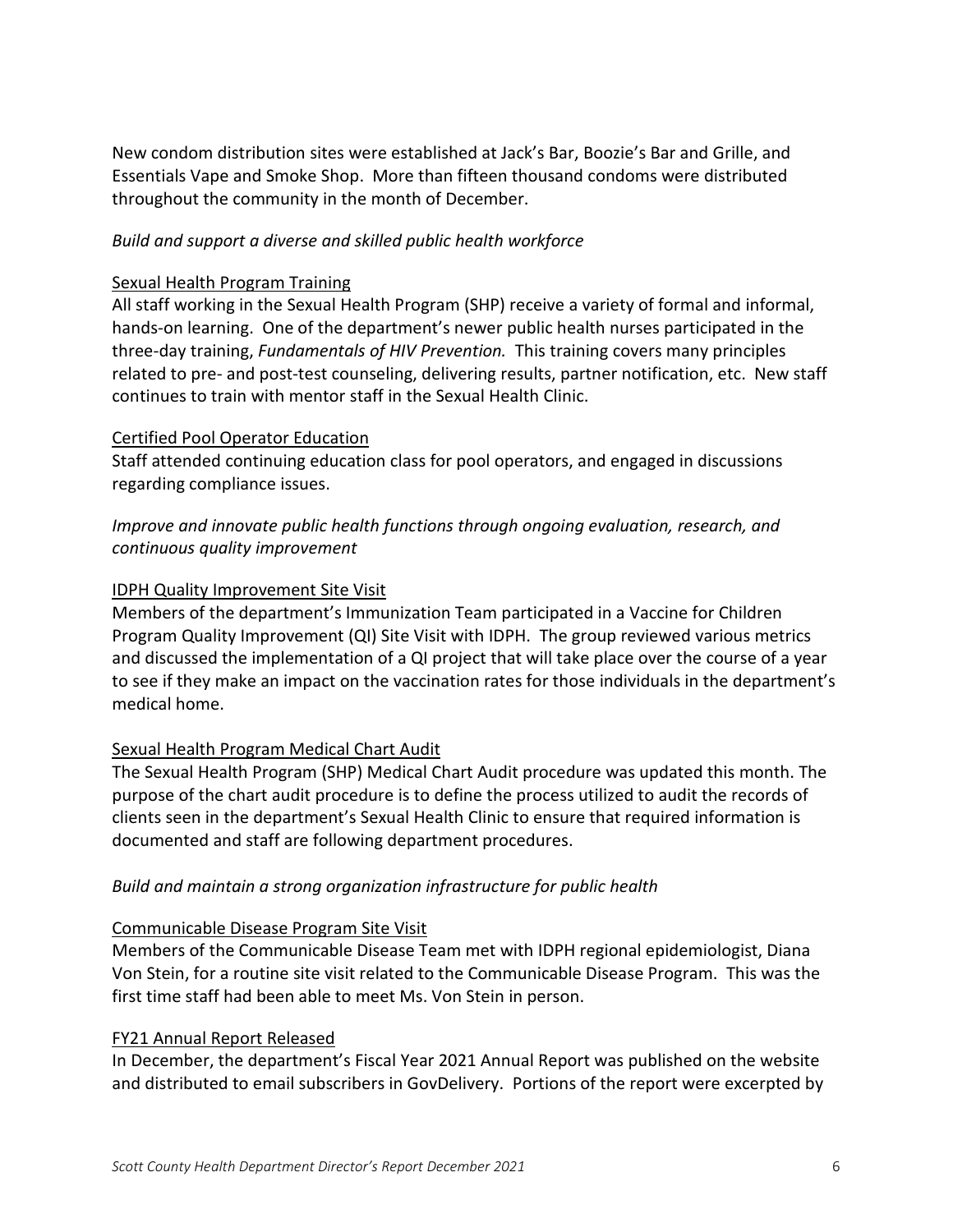channel 4, WHBF "Our Quad Cities" TV station. The report can be found in the Correspondence section of the Board of Health packets.

## **Meetings Attended by Staff**

Active Shooter Preparedness Webinar – Region 7 AOK Network Meeting Back to Basics – A Quad City Health Initiative Be Healthy QC Event Brittany Classen, Ashley Digman, and Dave Larson, The Group Buffalo City Council Center for Active Seniors (CASI) Community Health Assessment & Improvement Plan Townhall – Regions 5 & 6 Community Health Assessment Steering Committee Community Resource Outreach Meeting Environmental Protection Agency Food Systems FFY23 MCAH and  $1<sup>st</sup>$  Five RFP Planning – Cedar, County, Jackson, and Scott Counties Food Rescue Partnership Georgia Stear, Child Abuse Council Hopewell Elementary I74 Bridge Ceremony IDPH Doula Project – Title V Agency Monthly Meeting IDPH Healthy Child Care Iowa CCNC Regional Virtual Meeting IDPH Site visit with Diana Von Stein, State Epidemiologist IDPH Title V Maternal Health Orientation & Data Entry Iowa Immunizes Coalition IPHA 2021 Legislative Forum Kierrah Williams, Doula Live Lead Free QC Maysville, Iowa City Council Physical Activity Policy Research and Evaluation Network (PAPREN) Workplace Workgroup Physical Activity Access Meeting (2) Quad Cities Earth Coalition Quad Cities Food Management Summit Quad Cities Substance Abuse Prevention Coalition Quad Cities Sustainable Management of Food Summit Quad Cities Youth Conference Planning Committee Ride the River River Way Steering Committee Tobacco Free Quad Cities Community Education Workgroup WISEWOMAN YMCA of the Iowa Mississippi Valley Child Care and Family Services Board

Attachment 1: Reports from our database on education the department provided to the community, education the department provided to service providers, media inquiries and press releases/conferences